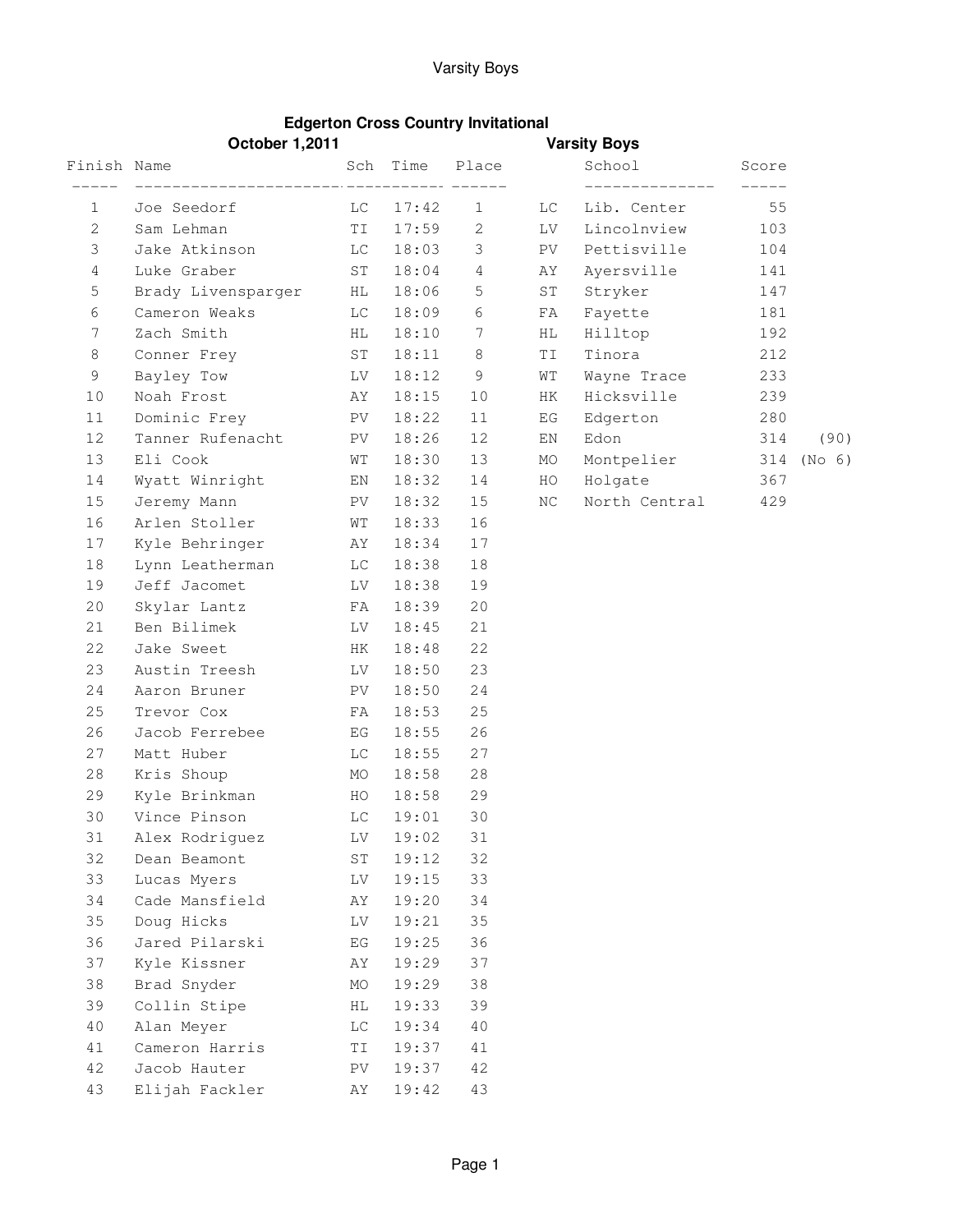| 44 | Dylan Stannard             | FΑ                                                                                                                                                                                                                             | 19:42 | 44 |
|----|----------------------------|--------------------------------------------------------------------------------------------------------------------------------------------------------------------------------------------------------------------------------|-------|----|
| 45 | Dalton Goeltzenleuchte: FA |                                                                                                                                                                                                                                | 19:43 | 45 |
| 46 | David Smith                | HK                                                                                                                                                                                                                             | 19:45 | 46 |
| 47 | Ian Schrock                | FA                                                                                                                                                                                                                             | 19:45 | 47 |
| 48 | Jon Frost                  | LC                                                                                                                                                                                                                             | 19:45 |    |
| 49 | Brandon Jacomet            | LV                                                                                                                                                                                                                             | 19:46 |    |
| 50 | Brayton Fogle              | HK                                                                                                                                                                                                                             | 19:47 | 48 |
| 51 | Andre Spinner              | WT                                                                                                                                                                                                                             | 19:47 | 49 |
| 52 | Kyle Nash                  | LC                                                                                                                                                                                                                             | 19:52 |    |
| 53 | Dylan Stark                | EG                                                                                                                                                                                                                             | 19:57 | 50 |
| 54 | Robert Aguilar             | ST                                                                                                                                                                                                                             | 19:59 | 51 |
| 55 | Ross Planson               | ST                                                                                                                                                                                                                             | 20:01 | 52 |
| 56 | KJ Martin                  | AY                                                                                                                                                                                                                             | 20:02 | 53 |
| 57 | Angelo Katalenas           | LV                                                                                                                                                                                                                             | 20:02 |    |
| 58 | Derek Mohr                 | TI I                                                                                                                                                                                                                           | 20:03 | 54 |
| 59 | Alec Lymanstall            | <b>TI</b>                                                                                                                                                                                                                      | 20:08 | 55 |
| 60 | Tim Stoltzfus              | FA                                                                                                                                                                                                                             | 20:09 | 56 |
| 61 | Ben Jasso                  | HK —                                                                                                                                                                                                                           | 20:10 | 57 |
| 62 | Curtis Richards            | AY                                                                                                                                                                                                                             | 20:14 | 58 |
| 63 | Tyler Teschke              | ST                                                                                                                                                                                                                             | 20:19 | 59 |
| 64 | Devin Clausen              | TI I                                                                                                                                                                                                                           | 20:20 | 60 |
| 65 | Collin Vollmar             | LC                                                                                                                                                                                                                             | 20:24 |    |
| 66 | Chaz Hernandez             | NC                                                                                                                                                                                                                             | 20:24 | 61 |
| 67 | Matt Baker                 | LC                                                                                                                                                                                                                             | 20:25 |    |
| 68 | Wesley Short               | ST                                                                                                                                                                                                                             | 20:25 | 62 |
| 69 | Cole Burkholder            | FA                                                                                                                                                                                                                             | 20:29 | 63 |
| 70 | Kevin ODonneld             | <b>TI</b>                                                                                                                                                                                                                      | 20:31 | 64 |
| 71 | Travis Lippi               | LV                                                                                                                                                                                                                             | 20:31 |    |
| 72 | Dylan Aschemeier           | FA                                                                                                                                                                                                                             | 20:32 |    |
| 73 | Garrett Fritch             | ST                                                                                                                                                                                                                             | 20:36 |    |
| 74 | Levi Brake                 | LV                                                                                                                                                                                                                             | 20:37 |    |
| 75 | Erik Stipe                 | HL and the set of the set of the set of the set of the set of the set of the set of the set of the set of the set of the set of the set of the set of the set of the set of the set of the set of the set of the set of the se | 20:37 | 65 |
| 76 | Tyler Brant                | LV                                                                                                                                                                                                                             | 20:39 |    |
| 77 | Isiah Vega                 | ΗK                                                                                                                                                                                                                             | 20:43 | 66 |
| 78 | Alex Elkins                | ΤI                                                                                                                                                                                                                             | 20:47 | 67 |
| 79 | Michael Warner             | МO                                                                                                                                                                                                                             | 20:50 | 68 |
| 80 | Jared Stone                | HК                                                                                                                                                                                                                             | 20:51 | 69 |
| 81 | Jimmy Hablawetz            | HК                                                                                                                                                                                                                             | 20:53 | 70 |
| 82 | David Benson               | LС                                                                                                                                                                                                                             | 20:53 |    |
| 83 | CJ Higbea                  | ΤI                                                                                                                                                                                                                             | 20:56 |    |
| 84 | Terin Betz                 | HК                                                                                                                                                                                                                             | 20:58 |    |
| 85 | Zack Fackler               | AY                                                                                                                                                                                                                             | 21:01 |    |
| 86 | Dylan Gasche               | LС                                                                                                                                                                                                                             | 21:04 |    |
| 87 | Austin Dykstra             | PV                                                                                                                                                                                                                             | 21:06 | 71 |
| 88 | Troy Thompson              | LV                                                                                                                                                                                                                             | 21:07 |    |
| 89 | Nathan Seiler              | FΑ                                                                                                                                                                                                                             | 21:12 |    |
| 90 | Jared Wagner               | FA                                                                                                                                                                                                                             | 21:15 |    |